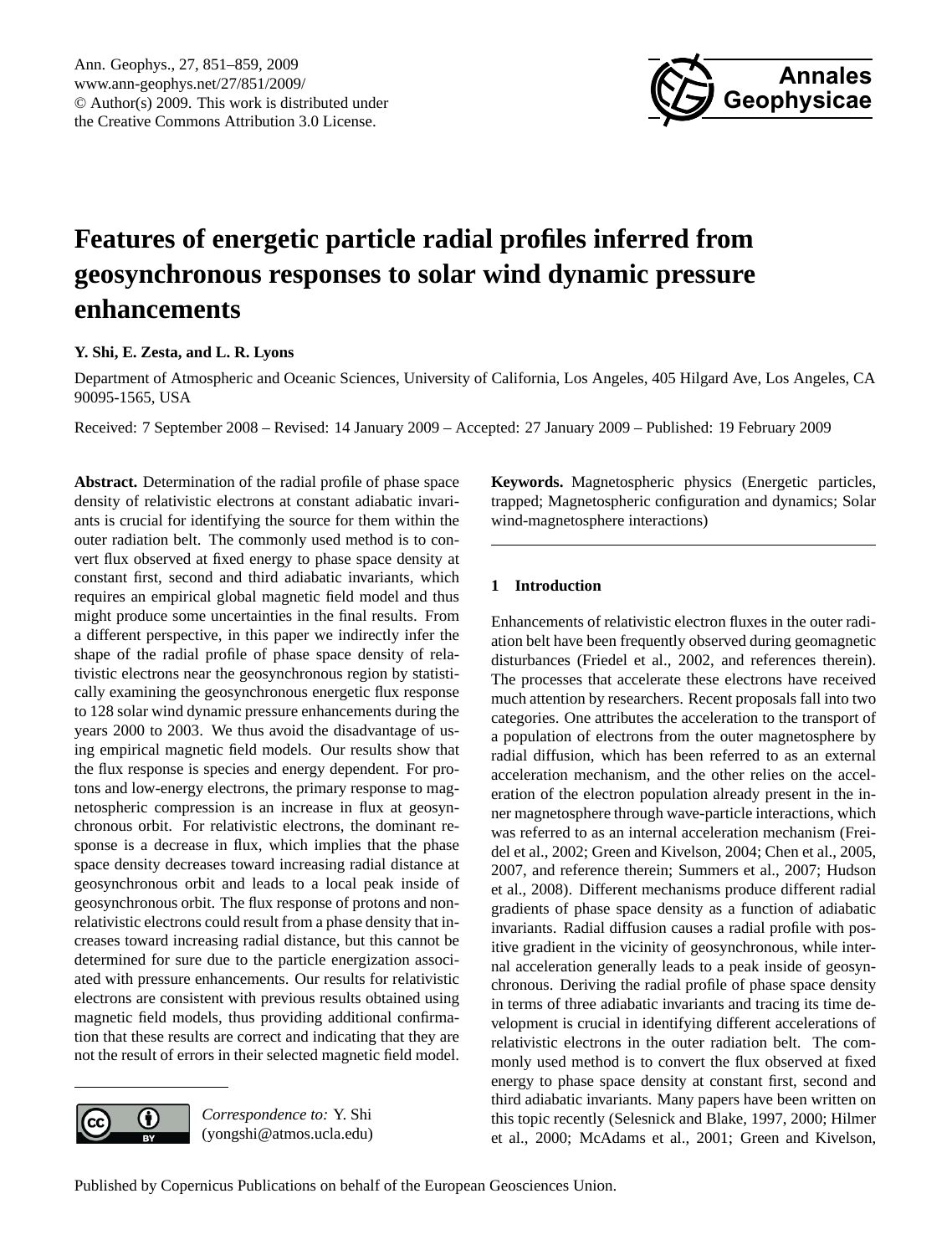2004; Onsager et al., 2004; Taylor et al., 2004; Iles et al., 2006; Chen et al., 2005, 2007).

One of the possible uncertainties that might be introduced in those studies is associated with the global magnetic field model chosen to calculate the adiabatic invariants when deriving phase space density as a function of them (Green and Kivelson, 2004; Chen et al., 2005, 2007). For example, Green and Kivelson (2004) derived the radial profile of phase space density of relativistic electrons at constant first and second adiabatic invariants using data from the POLAR spacecraft along with the Tsyganenko geomagnetic field model (T96) (Tsyganenko and Stern, 1996) for the time intervals before and during magnetic storms. They found that the dayside radial profile has a peak inside geosynchronous orbit, which is consistent with an internal acceleration mechanism, but that the night side radial profile has a phase space density maximum always outside of geosynchronous, which is more consistent with an external acceleration mechanism. Green and Kivelson (2004) argued that the inconsistency between dayside and night side comes from the imperfection of the magnetic field model used in their study, and they concluded that relativistic electrons are accelerated primarily by an internal acceleration mechanism earthward of geosynchronous orbit during magnetic storms. Chen et al. (2005) calculated phase space density profiles in the geosynchronous region and used a variety of magnetic field models to show how results could be substantially different based on the magnetic field model. It is clear that such results for phase space density radial profiles are strongly magnetic field model dependent.

Chen et al. (2005) determined the relativistic electron phase space density at geosynchronous by using multisatellite observations of energetic electron fluxes from geosynchronous satellites during quiet times. The reason they chose quiet times was to minimize the influence of the empirical magnetic field models used in their study due to the relative lack of dynamic variation of the Earth's geomagnetic field during quiet times and the models being more capable of reproducing quiet-time magnetic fields than disturbed magnetic fields. They found that the quiet-time radial profile of electron phase space density is energy-dependent. Lowenergy electrons have a positive or flat slope in the vicinity of geosynchronous, while high-energy electrons have a negative slope beginning from some location within geosynchronous orbit. Similar to Green and Kivelson (2004), their results were also sensitive to the magnetic field model choice and the error causing by the two different magnetic field models used in their paper was estimated.

More recently, Chen et al. (2007) found that the radial profiles of relativistic electrons under storm main phase, recovery phase, non-storm phase (or quiet times) and overall conditions all have a peak inside of geosynchronous orbit. More importantly, Chen et al. (2007) monitored the radial PSD profiles in time and found that the peaks earthward of geosynchronous are persistent in time, indicating that an external source of acceleration (radial diffusion) is unlikely, as that could provide the occasional negative slopes at geosynchronous but the positive slopes should dominate in time. Therefore, Chen et al. (2007) argued that such frequent and persistent peaks in equatorial electron PSD near or inside geosynchronous orbit provide unambiguous evidence for local wave-particle acceleration. Still, the results of this study are dependent on empirical magnetic field models, even though the authors did take extra care to minimize that uncertainty. Thus, more evidence is needed, especially evidence that is not magnetic-field-dependent. At the same time, further evidence on the gradient of radial profiles under quiet time conditions is also worthy of investigation. In this paper, we address these two issues from a different perspective than the previous works by examining the geosynchronous flux response to solar wind dynamic pressure enhancements.

Solar wind dynamic pressure enhancements can increase the magnetospheric magnetic field, which is associated with an induced electric field that moves particles earthward and energizes the particles (Shi et al., 2005, 2006). This leads to significant disturbances of the energetic particle fluxes in the inner magnetosphere (Li et al., 1993, 1998, 2003; Hudson et al., 1998; Lee and Lyons, 2005). Figure 1 shows an example of a typical response of the geosynchronous electron flux to an abrupt solar wind pressure enhancement occurring on 18 August 2002. The solar wind data is from ACE spacecraft and propagated to 17  $R_E$  using the Weimer's solar wind propagation technique (Weimer et al., 2003). The vertical lines indicate the onset of the pressure enhancement. We plot nine energy channels ranging from 50–75 keV to 1.1 to 1.5 MeV from the top to bottom in each panel. Notice that the low-energy channels show a flux increase, whereas the high-energy channels show a flux decrease. For protons (figure not shown here), all energy channels show a flux increase. This pressure enhancement occurred during a nonstorm time (see the SYM-H panel in Fig. 1). It is clear that the responses are species and energy dependent. Since solar wind dynamic pressure enhancements compress the magnetosphere, they transport particles inward from larger radial distance while conserving the first  $(\mu)$  and second  $(J)$  adiabatic invariants. The combination of the pre-existing radial distribution of phase space density at constant  $\mu$  and J and the adiabatic acceleration of particles thus determines the flux response observed at geosynchronous orbit. Therefore the response of the energetic particle fluxes at geosynchronous reveals information on the radial profile of their phase space density just prior to compression.

Since different acceleration mechanisms are expected to lead to different radial profiles of phase space density, the geosynchronous flux responses can thus be used as an indicator of the different mechanisms. However, for a conclusive determination of the acceleration mechanism, observation of the time development of the radial PSD profiles is necessary. This is not possible with the technique presented in this paper.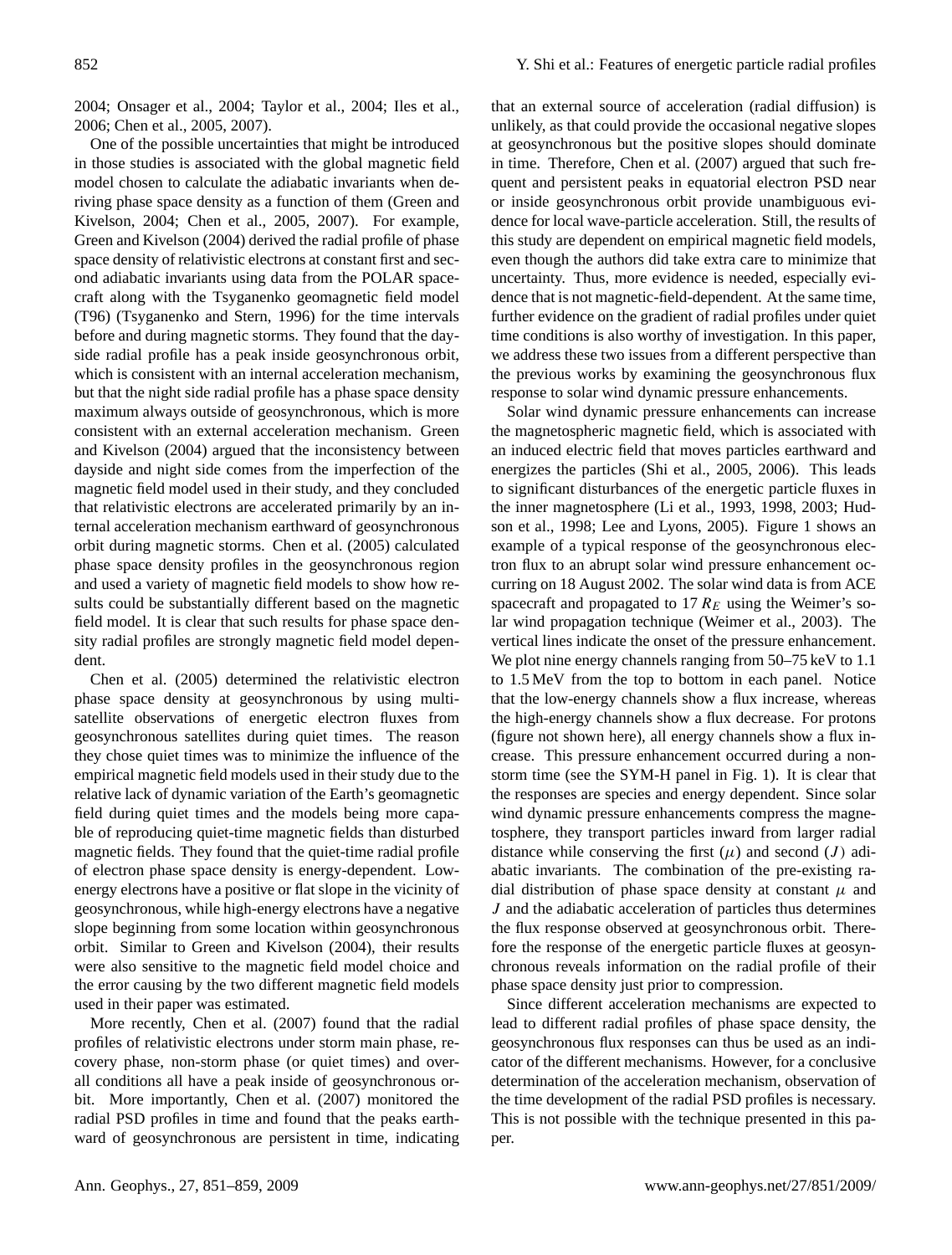

**Fig. 1.** An example of typical response of geosynchronous electron flux to a solar wind pressure enhancement occurring on 18 August 2002. The solar wind data is from ACE spacecraft and propagated to 17  $R_E$ . The fluxes of 9 energy channels ranging from 50–75 keV to 1.1 to 1.5 MeV from the top to the bottom of each panel are plotted for each available LANL satellite.

When evaluating the response of geosynchronous fluxes to magnetospheric compressions it is important to note that a detector measuring flux at a constant energy at a fixed location may see somewhat lower  $\mu$  particles after a pressure increase than before because of the increase in the magnetic field. It is thus necessary to take into consideration the fact the phase space density decreases with increasing  $\mu$  when inferring information on the particle radial profiles. We will explore this further in the Discussion section.

Although the method we employ in this paper cannot quantitatively derive phase space density gradients, as did the previous papers by using a magnetic field model, it can provide indirect evidence of some of the features of radial profile from a different perspective and gives results that are not magnetic field model dependent.

We statistically investigate the response of geosynchronous energetic particle fluxes to 128 abrupt solar wind dynamic pressure enhancements. It has been know for many years that there is an equilibrium structure of radiation belt electrons during quiet times that represent a balance between pitch-angle scattering losses and radial diffusion (Lyons and Thorne, 1973). This implies that radial diffusion is essentially continuous. Furthermore, local acceleration is believed to result from electrons convecting into the near-Earth plasma sheet in association with convection. This is also a process that happens essentially continuously. It is only a matter of the intensity of the process, relative to losses, that gives the well-known enhancements of relativistic electrons. During more geomagnetically active times the processes of convection and radial diffusion are naturally even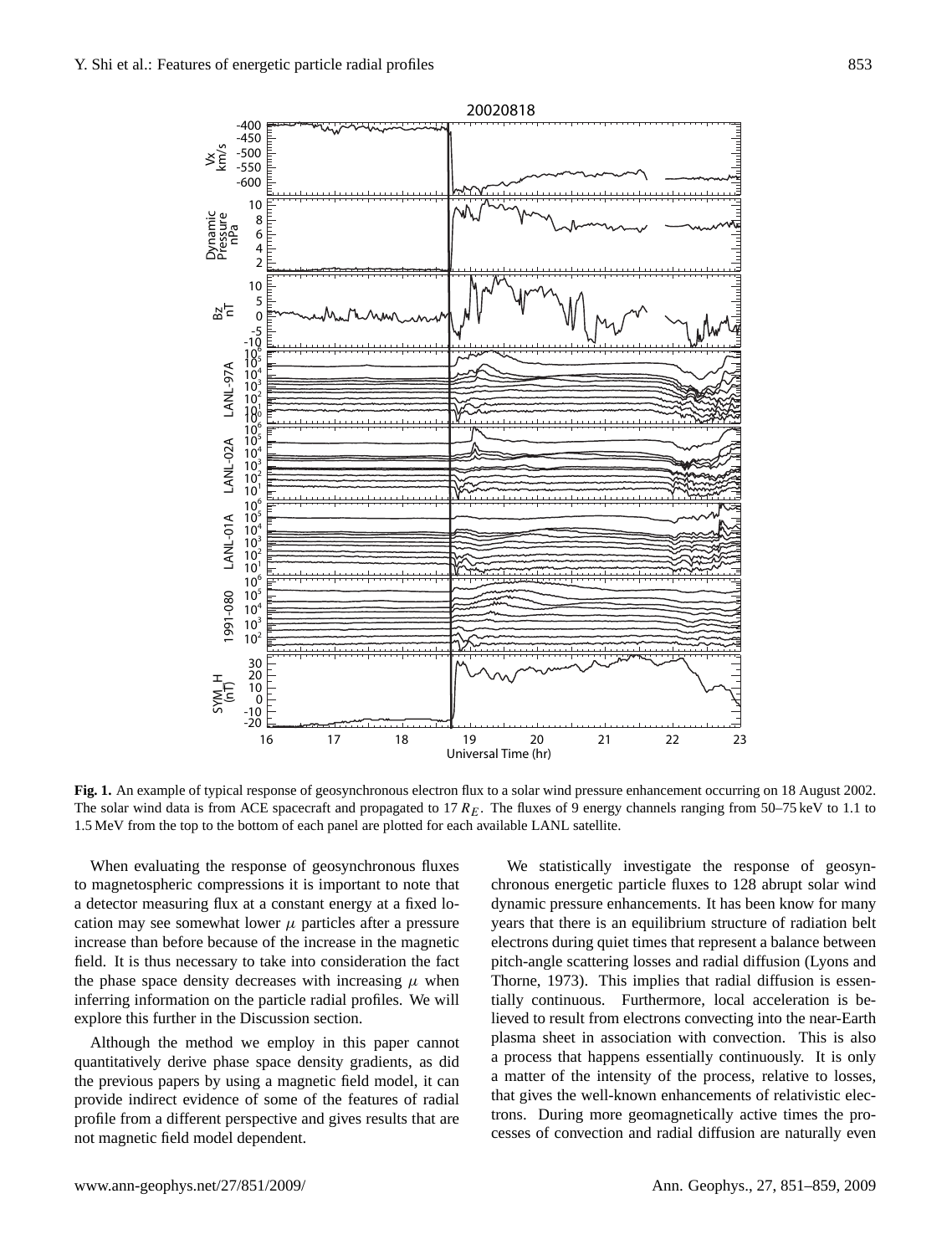

**Fig. 2. (a)** Local-time distribution of proton flux responses to the dynamic pressure enhancements for 5 selected individual energy channels. The red lines represent percentage of events showing flux increase; the green ones are percentage of events showing no discernible flux change and the blue ones are percentage of events showing flux decrease. **(b)** The same as panel (a), except that it if for electrons.

more enhanced. A compression event due to solar wind dynamic pressure enhancements reveals the PSD profile that existed before the compression. Since radial diffusion and convection occur continuously, a significant statistical sample of compression events will statistically reveal the PSD profiles under a variety of geomagnetic conditions. We present the statistical results for all of our events occurring during both storm times (i.e. main and recovery phase) and non-storm times, and the results only for non-storm time events. We use the response to infer information on the radial profile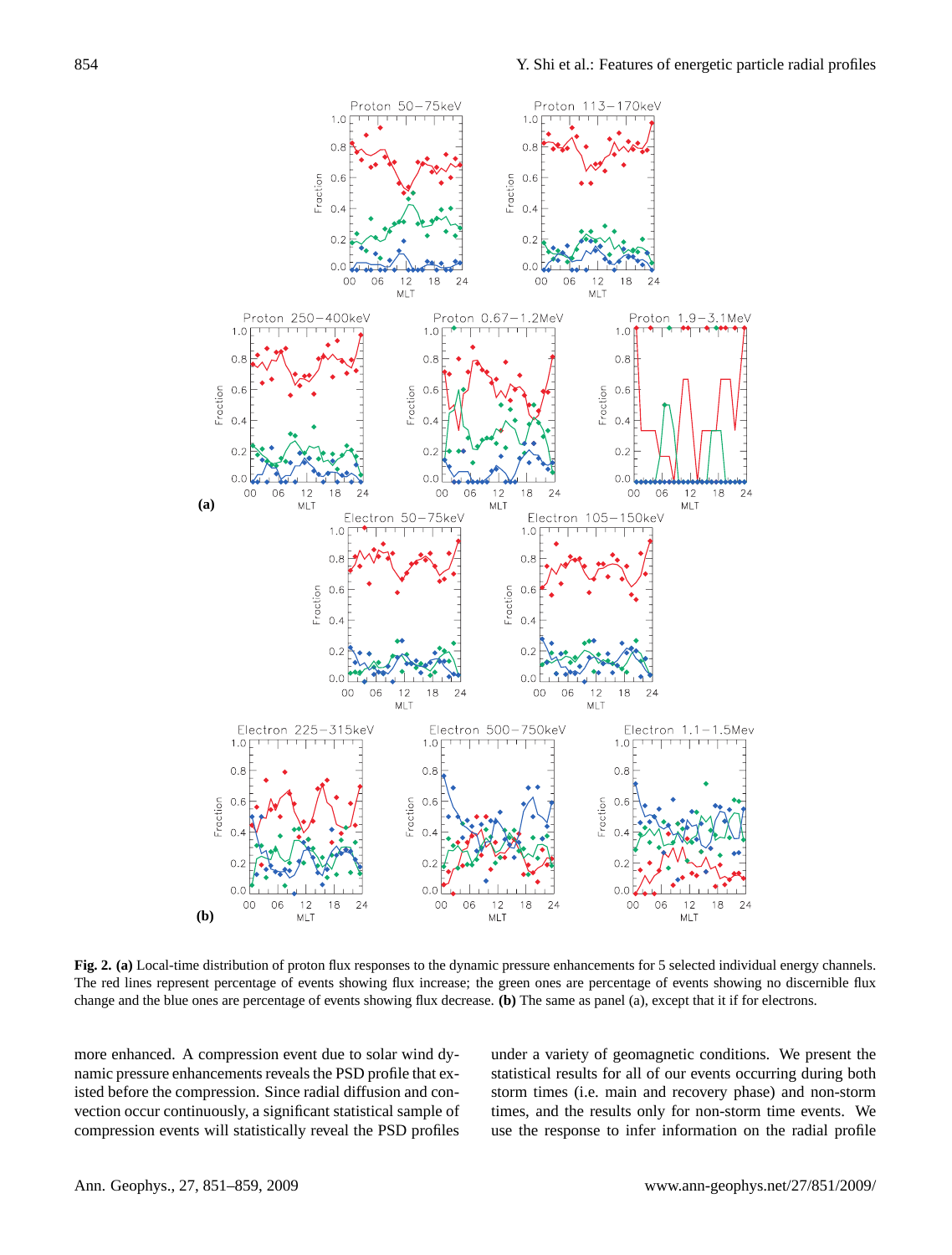of phase space density for different energy channels and species, and discuss the implications of the inferred radial profile on the acceleration of relativistic electrons for nonstorm times as well as storm times and compare this to what is found for lower energy electrons and protons

#### **2 Data**

We use the propagated solar wind data (Weimer et al., 2003) to identify the pressure enhancements and the relevant solar wind and IMF conditions. We select all available pressure enhancements during the years of 2001 to 2003 that satisfy the following criteria.

- **–** The change of the dynamic pressure is sharp, i.e. sudden and rapid pressure jump. The duration of period of high pressure is at least 30 min.
- **–** The increase in pressure is  $\Delta P \ge 1$  nPa and  $\Delta P / P_0 \ge 0.5$ , where  $P_0$  is the pressure prior to the enhancement.
- **–** Observations are available from at least two LANL spacecrafts.

The application of the above criteria resulted in 128 pressure enhancement events.

We use the LANL energetic particle fluxes obtained from geosynchronous satellites. We use the SYM-H index (Iyemori and Rao, 1996) to identify magnetic storms occurring during the above period. Our statistics show that 62% of the pressure enhancements occurred during quiet times, 22% at storm sudden commencement and 16% during a storm main phase or recovery phase. In this study, magnetic storms are chosen as those with minimum SYM-H less than −50 nT. For each one of the 128 pressure enhancement events, we recorde the flux response (increase, decrease, or no discernible change) of each energy channel for both electrons and protons and with respect to the MLT location of the observing LANL spacecraft that measured that particular flux.

#### **3 Statistical results and discussion**

Figure 2a shows the local-time distribution of the responses of proton fluxes to solar wind dynamic pressure enhancements for 5 selected individual energy channels for all 128 events. The red dots give the percentage of flux increase events, the green dots give the percentage of no discernible flux change events, and the blue dots give the percentage of flux decrease events. To more clearly show the trends, lines are drawn that give the three-point boxcar average of successive points for each panel. It is clear that the dominant response for each energy channel for protons is a flux increase, the number of flux increase events significantly exceeding the number of flux decrease events. For the 1.9–3.1 MeV channel, most of the measurements were below the background so the event sample is not large enough for the results to have statistical significance.

Figure 2b shows the local-time distribution of electron flux responses for 5 selected individual energy channels. It is clear that for low energy electrons, the dominant response is a flux increase. However, for relativistic electrons (>500 keV), the primary response is a flux decrease, the number of flux decrease events substantially exceeding the number of flux increase events. We also see a noon-midnight asymmetry for the flux decrease events, more flux decrease events occurring on night side than on day side.

GOES 10 observations of  $> 0.6$  MeV electrons and 0.7– 4 MeV protons (figures not shown here) during the same pressure enhancements give the same statistical results, namely the dominance of proton flux increases at all energies, and of relativistic electron flux decreases. Note that we have only evaluated the direct compression effect of pressure enhancements on the particle flux by comparing the flux just before and after the pressure enhancements. Later flux variations after the initial compression, such as considered by Li et al. (2003), are not considered here.

We consider for simplicity only equatorially mirroring particles and assume that  $\mu$  is conserved in the following discussion. This is a reasonable assumption for the energetic electrons at geosynchronous, since energetic electrons generally undergo weak pitch angle diffusion except very near the outer boundary of trapping (Lyons, 1997, and references therein). The assumption is less realistic for protons, since current sheet scattering can bring them closer to isotropy (Lyons, 1997). However, the arguments below also hold for isotropic distributions, except that they apply at constant energy invariant  $\lambda = W_k V^{2/3}$  (Wolf, 1983; Wang et al., 2001) instead of at constant  $\mu$ , where  $W_k$  is particle energy and V is flux tube volume.

Considering only the radial displacement effect first, for protons and low-energy electrons, the statistics imply that the phase space density at the onset of the pressure enhancements at geosynchronous orbit often increased with increasing radial distance L. Figure 3a schematically shows the inferred radial profile of phase space density at constant  $\mu$ and J (presumed in this discussion to be 0) prior to and after the onset of the pressure enhancements suggested by our statistics. The black line shows the profile prior to the onset of pressure enhancements, which is assumed to have a peak somewhere beyond geosynchronous orbit. The grey line is the profile after the onset when the distribution has been pushed earthward with the compression, which shows how the LANL instruments would observe the population with larger phase space density that was originally outside of geosynchronous orbit. This shows how such a radial profile would lead to an enhancement of particle flux at geosynchronous orbit.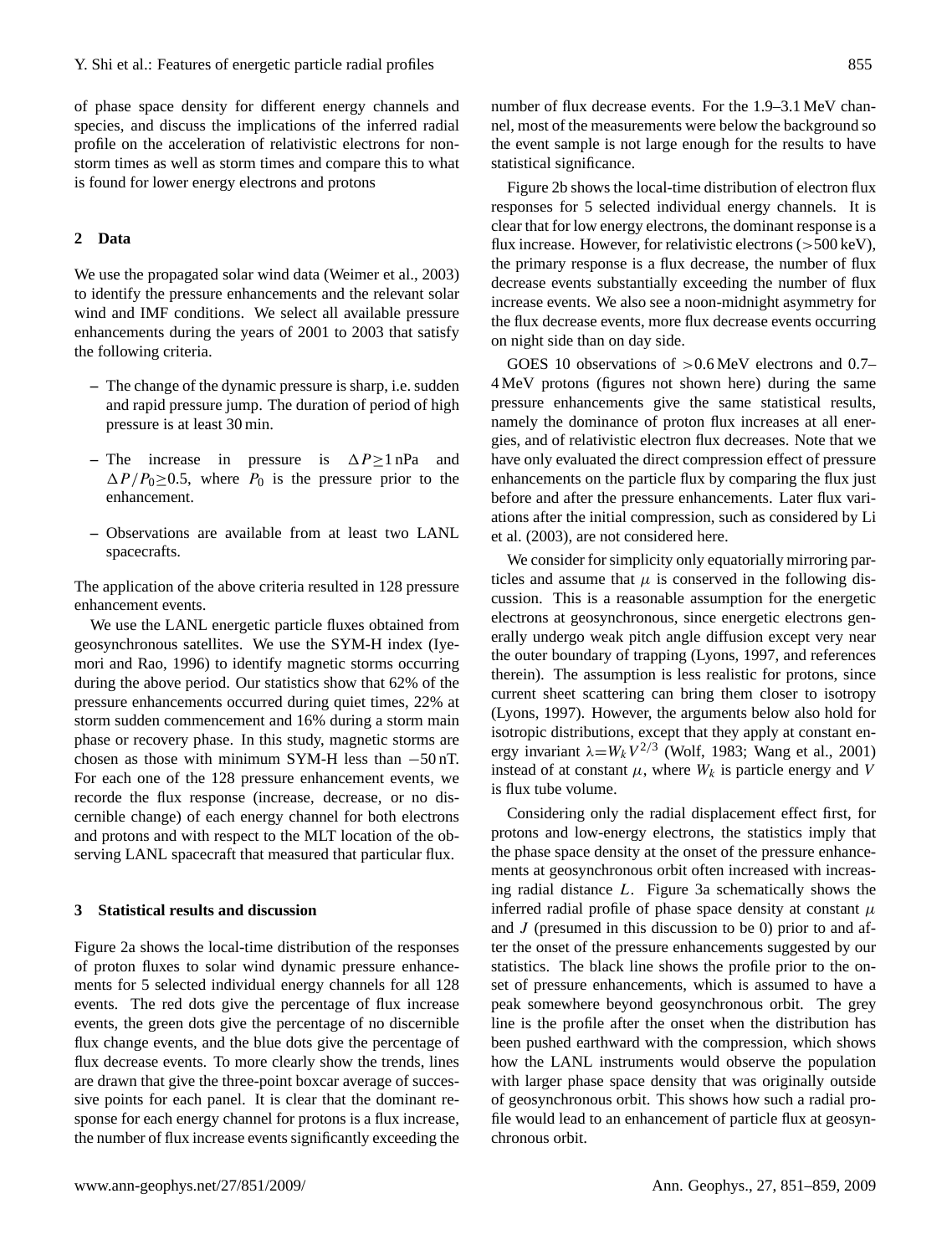

**Fig. 3.** Schematic radial profiles of phase space density at constant  $\mu$  and  $J$  inferred from the particles' response to the dynamic pressure enhancements. **(a)** For protons and low-energy electrons; **(b)** For relativistic electrons. The black lines represent the profile prior to the pressure enhancements. The grey lines represent the profile after the onset of the pressure enhancements.

Now, we consider that compression can increase the magnetic field, which can dramatically alter the above simplified inference. Since the particle detectors measure fluxes within fixed energy channels, the  $\mu$  values measured by the detectors may actually be somewhat reduced after the pressure enhancement, which by itself would be expected to lead to a flux increase because of the increase in energetic particle fluxes with decreasing energy. Thus we cannot be sure that the radial profiles at fixed  $\mu$  actually increased with increasing radial distance for each case where an increase in fluxes was observed. For example, even if the radial profile were flat before compression, the adiabatic acceleration would still lead to small flux enhancements. On the other hand, if the radial profile actually had a negative slope beyond geosynchronous, we could still observe a flux enhancement if the flux enhancement from the decrease in  $\mu$  values exceeded the flux decrease due to the radial displacement. At this point, we cannot test the extent to which this occurred only based

on our data and we are therefore not able to draw any conclusions on the PSD radial profiles of protons or non-relativistic electrons. Despite this limitation, the contrast with the relativistic electrons discussed below remains.

For relativistic electrons, the statistics imply that the phase space density at the onset of the pressure enhancements at geosynchronous obit often decreased with increasing radial distance L. Figure 3b schematically shows the radial profile of relativistic electrons. It illustrates how, after the onset of a pressure enhancement, the LANL instruments would observe the population with smaller phase space density originally outside of geosynchronous orbit, resulting in a decrease of relativistic electron fluxes at geosynchronous orbit, based solely on radial adiabatic displacement. Since the detectors actually measured a somewhat smaller  $\mu$  after the compressions, which by itself would lead to flux enhancements, we can be confident of the inferred phase space density decrease with increasing radial distance and the contrast with the radial profiles of protons and lower energy electrons. This indicates that the radial profile of relativistic electrons often peaks earthward of geosynchronous orbit. While we are not able to conclusively differentiate between an internal or external acceleration mechanism (we do not monitor the time development of the PSD profile), our result that relativistic electrons often peaks inside of the geosynchronous orbit is consistent with the results of Green and Kivelson (2004) and suggests that the result often applies to non-storm conditions, which, in turn, is consistent with the results of Chen et al. (2005, 2007). Our results thus complement these earlier results in showing that the relativistic electron PSD statistically has a peak earthward of geosynchronous and it is not magnetic field model dependent.

In addition, Lyatsky and Khazanov (2008) found that the short time scale flux variation of relativistic electrons at geosynchronous orbit has negative correlation with increasing solar wind density. Since number density is the major contributor to dynamic pressure, our results that solar wind dynamic pressure enhancements cause decreasing relativistic electron flux at geosynchronous are consistent with Lyatsky and Khazanov (2008).

To demonstrate that the results inferred from Fig. 2 are not prejudiced by the inclusion of stormtime events, Fig. 4 shows a comparison of protons and electron statistics for two selected channels for the non-stormtime events, where we have excluded events occurring during the main and recovery phases of the identified magnetic storms. Storm sudden commencement events are included, because they reflect the pre-storm radial profiles. It is clear that, for protons and lowenergy electrons, the dominant response to a compression is also a flux increase. For relativistic electrons, however, the primary response is a flux decrease. The statistics for non-storm conditions in Fig. 4 is quite similar to the overall statistics shown in Fig. 2a and b, implying that the inferences above concerning the radial profiles of phase space density indeed do apply to non-storm conditions.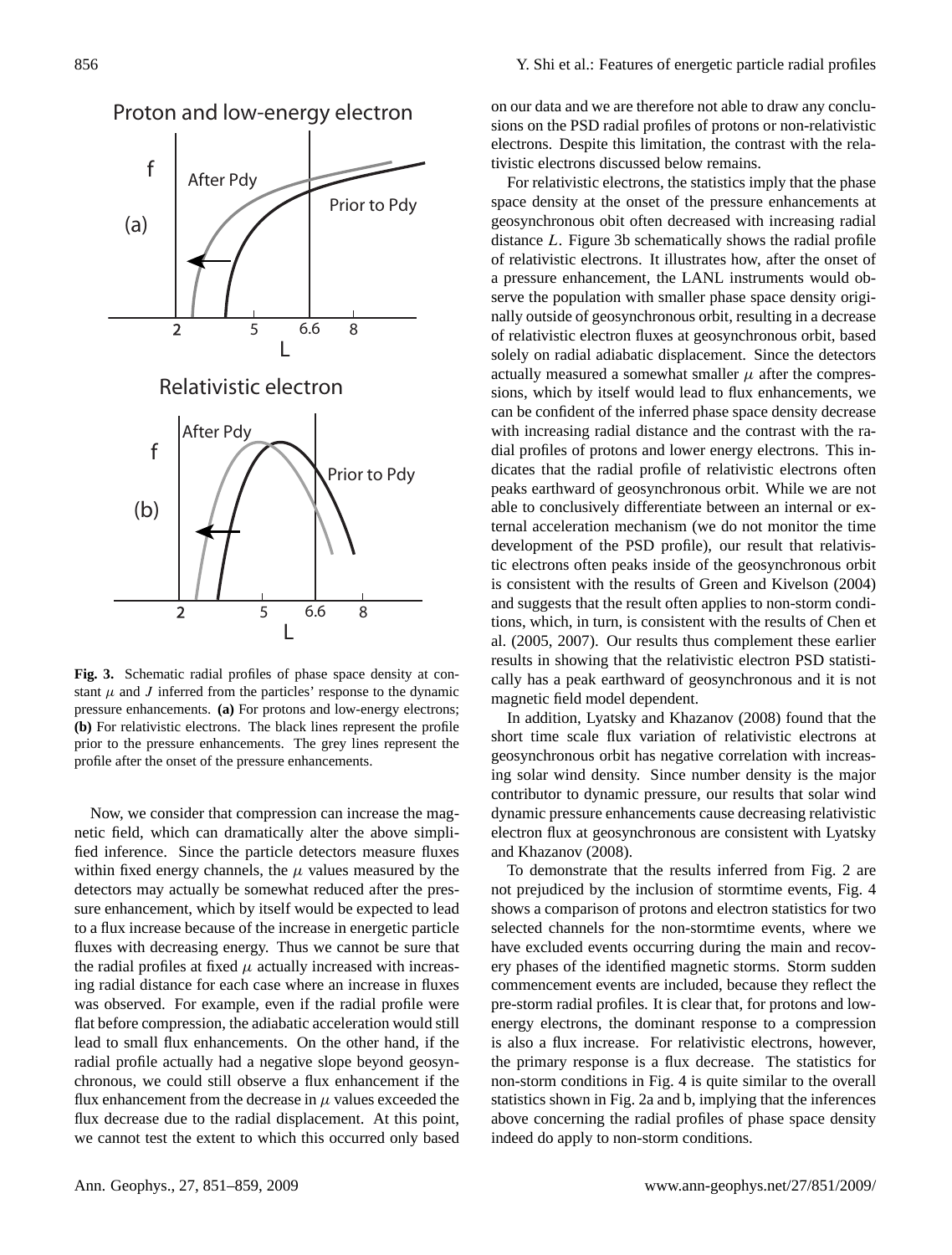

**Fig. 4.** Local-time distribution of proton and electron flux response to the dynamic pressure enhancements for 2 selected channels each for protons and electrons during non-storm times.

Note that we do not have enough storm-time events (only 20 cases) to show the detailed local time distribution of each flux variation category as shown in Figs. 2 and 4. But, the storm-time plots do show the same trend of each flux variation as the non-storm and the overall cases shown in Figs. 4 and 2, i.e. a flux decrease is dominant for relativistic electrons, but flux increases dominate for low energy electrons and for protons. Figure 5 shows the statistics for the storm time events. The percentage of flux increase, decrease and no change events averaged over all MLT is shown instead of the fitting curves as functions of MLT, due to lack of sufficient samples. It is clear that the trend for each flux variation category of electrons and protons is the same as for the non-storm and overall statistics shown in Figs. 4 and 2. These results thus suggest that, statistically, consistent with the results of Chen et al. (2007), the peak of the relativistic electron PSD is inward of geosynchronous. While Chen et al. (2007) were able to reliably attribute the peak of PSD to an internal acceleration mechanism, we are not able to make such a determination here. The fact that the majority of relativistic electron fluxes decrease after a compression, does suggest an internal acceleration mechanism for at least part of the time. However, Figs. 2 and 4 do indicate a sizeable number of events with relativistic electron flux increases, so sudden changes in radial diffusion cannot be discounted as



**Fig. 5.** The same as Fig. 4, except that it is for storm times and that it plots the averaged percentage of each flux variation category instead of the fitting curves.

the source of the PSD peak inward of geosynchronous, for possibly a smaller part of the time.

There are several wave-particle interaction models proposed to be the possible internal acceleration mechanisms (Friedel et al., 2002). However, our analysis does not give new information that would help distinguish between the different proposals.

Our statistics also show a significant noon-midnight asymmetry of flux decrease events for relativistic electrons (see bottom middle panel of Fig. 2b, and bottom right panel of Fig. 4), i.e. more flux decrease events occurring on the night side than on the dayside. This is consistent with the asymmetry of magnetic drift paths of equatorially mirroring electrons, which drift following constant magnetic field contours. The magnetic field is typically more stretched near midnight and more compressed near noon. Furthermore, studies on the response of the magnetic field at geosynchronous orbit to solar wind dynamic pressure changes (Wind and Sibeck, 1997; Borodkova et al., 2005; Wang et al., 2008) suggest that the magnetic field increases more near noon than on the night side as a response to solar wind dynamic pressure enhancements, which will add to the day-night magnetic field asymmetry. This asymmetry causes electrons of a particular energy to move outward at noon and inward at midnight relative to their drift trajectories in a dipole magnetic field. This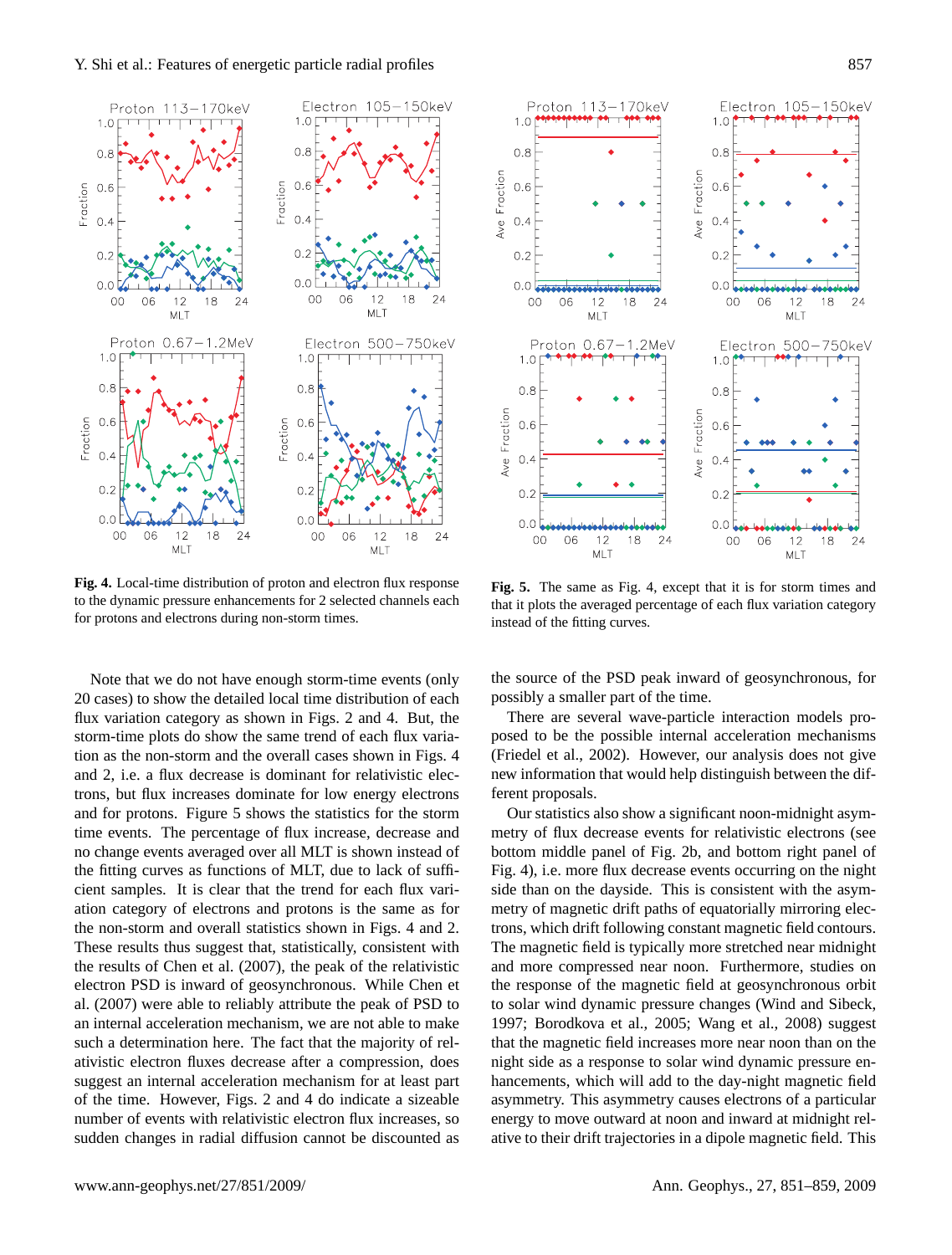suggests that, statistically, the peak of radial profile of relativistic electrons is more often earthward of geosynchronous orbit on the night side than on the dayside. Note that we do not have enough events to evaluate this asymmetry for stormtime cases.

#### **4 Conclusions**

We have inferred some features of the radial profiles of energetic particles through a statistical study of the geosynchronous particle flux responses to solar wind dynamic pressure enhancements, the majority of which (84%) did not occur during the main or recovery phase of a magnetic storm. (Events that were sudden commencements reflect non-stormtime radial profiles). For protons and low-energy electrons, the primary response to a pressure enhancement is a flux increase. For relativistic electrons, the dominant response is a flux decrease, which implies that the radial profile of phase space density often peaks earthward of geosynchronous orbit.

While we are not able to conclusively infer the PSD radial profile for protons and low energy electrons, because of the decrease in  $\mu$  values measured by fixed-energy particle detectors after a compression, there is a clear contrast with the inference that the peak of phase space density for relativistic electrons is within geosynchronous orbit. We have shown this statistically and without the use of a magnetic field model. Our result is in agreement with what was found by Chen et al. (2007), but we are not able to conclusively argue for an internal or external acceleration mechanism as the source of the PSD peak, as Chen et al. (2007) have done.

Although our work gives only indirect evidence of the source of relativistic electrons, and is limited by our simple equatorial-mirroring assumption, our results complement those of Green and Kivelson (2004) and Chen et al. (2005, 2007) by being from a different perspective and by not being magnetic field model dependent. Our results also confirm the results of Chen et al. (2007), in which the radial profiles of relativistic electrons during quiet times and storm times were found to peak earthward of geosynchronous orbit.

*Acknowledgements.* This work was supported by NASA grants NNG04GM98G and NNG05GF29G. We thank R. Lepping and R. Ogilvie for providing WIND solar wind data and D. McComas C. Smith for providing ACE solar wind data and J. Weygand for providing propagated solar wind data. We appreciate the LANL science team for providing the energetic particle flux data. We are grateful for the helpful discussion with Yuri Shprits at UCLA.

Topical Editor I. A. Daglis thanks two anonymous referees for their help in evaluating this paper.

#### **References**

- Borodkova, N. L., Zastenker, G. N., Riazantseva, M., and Richardson, J. D.: Large and sharp solar wind dynamic pressure variations as a source of geomagnetic field disturbances at the geosynchronous orbit, Planet. Space Sci., 53, 25–32, 2005.
- Chen, Y., Friedel, R. H. W., Reeves, G. D., Onsager, T. G., and Thomsen, M. F.: Multisatellite determination of the relativistic electron phase space density at geosynchronous orbit: Methodology and results during magnetically quiet time, J. Geophys. Res., 110, A10210, doi:10.1029/2004JA010895, 2005.
- Chen, Y., Reeves, G. D., and Friedel, R. H. W.: The energization of relativistic electrons in the outer Van Allen radiation belt, Nature Phys., 3, 614–617, doi:10.1038/nphys655, 2007.
- Friedel, R. H. W., Reeves, G. D., and Obara, T.: Relativistic electron dynamics in the inner magnetosphere-a review, J. Atmos. Solar Terr. Phys., 64, 265–282, 2002.
- Green, J. C. and Kivelson, M. G.: Relativistic electron in the outer radiation belt: Differentiating between acceleration mechanisms, J. Geophys. Res., 109, A03213, doi:10.1029/2003JA010153, 2004.
- Hilmer, R. V., Ginet, G. P., and Cayton, T. E.: Enhancement of equatorial energetic electron fluxes near L=4.2 as a result of high speed solar wind stream, J. Geophys. Res., 105, 23311–23322, 2000.
- Hudson, M. K., Elkington, S. R, Lyon, J. G., Marchenko, V. A., Roth, I., Temerin, M., Blake, J. B., Gussenhoven, M. S., and Wygant, J. R.: Simulation of radiation belt formation during storm sudden commencements, J. Geophys. Res., 102, 14087– 14102, 1997.
- Hudson, M. K., Kress, B. T., Mueller, H., Zastrow, J. A., and Blake, J. B.: Relationship of the Van Allen radiation belts to solar wind drivers, J. Atmos. Solar Terr. Phys., 70, 708–729, 2008.
- Iles, R. H. A., Meredith, N. P., Fasakerley, A. N., and Horne, R. B.: Phase space density analysis of the outer radiation belt energetic electron dynamics, J. Geophys. Res., 111, A03204, doi:10.1029/2005JA011206, 2006.
- Iyemori, T. and Rao, D. R. K.: Decay of the Dst field of geomagnetic disturbance after substorm onset and its implication to storm-substorm relation, Ann. Geophys., 14, 608–618, 1996, [http://www.ann-geophys.net/14/608/1996/.](http://www.ann-geophys.net/14/608/1996/)
- Lee, D.-Y., Lyons, L. R., and Reeves, G. D.: Comparison of geosynchronous energetic particle flux responses to solar wind dynamic pressure enhancements and substorms, J. Geophys. Res., 110, A09213, doi:10.1029/2005JA011091, 2005.
- Li, X., Baker, D. N., Temerin, M., Caytoy, T., Reeves, G. D., Araki, T., Singer, H., Larson, D., Lin, R. P., and Kanekal, S. G.: Energetic electron injections into the inner magnetosphere during Jan. 10–11, 1997 magnetic storm, Geophys. Res. Lett., 25, 2561– 2564, 1998.
- Li, X., Baker, D. N., Elkington, S., Temerin, M., Reeves, G. D., Belian, R. D., Blake, J. B., Singer, H. J., Peria, W., and Parks, G.: Energetic particle injections in the inner magnetosphere as a response to an interplanetary shock, J. Atmos. Solar Terr. Phys., 65, 233–244, 2003.
- Li, X., Roth, I., Temerin, M., Wygant, J. R., Hudson, M. K., and Blake, J. B.: Simulation of the prompt energization and transport of radiation belt particles during the March 24, 1991 SSC, Geophys. Res. Lett., 20, 2423–2426, 1993.
- Lyatsky, W. and Khazanov, G. V.: Effect of solar wind density